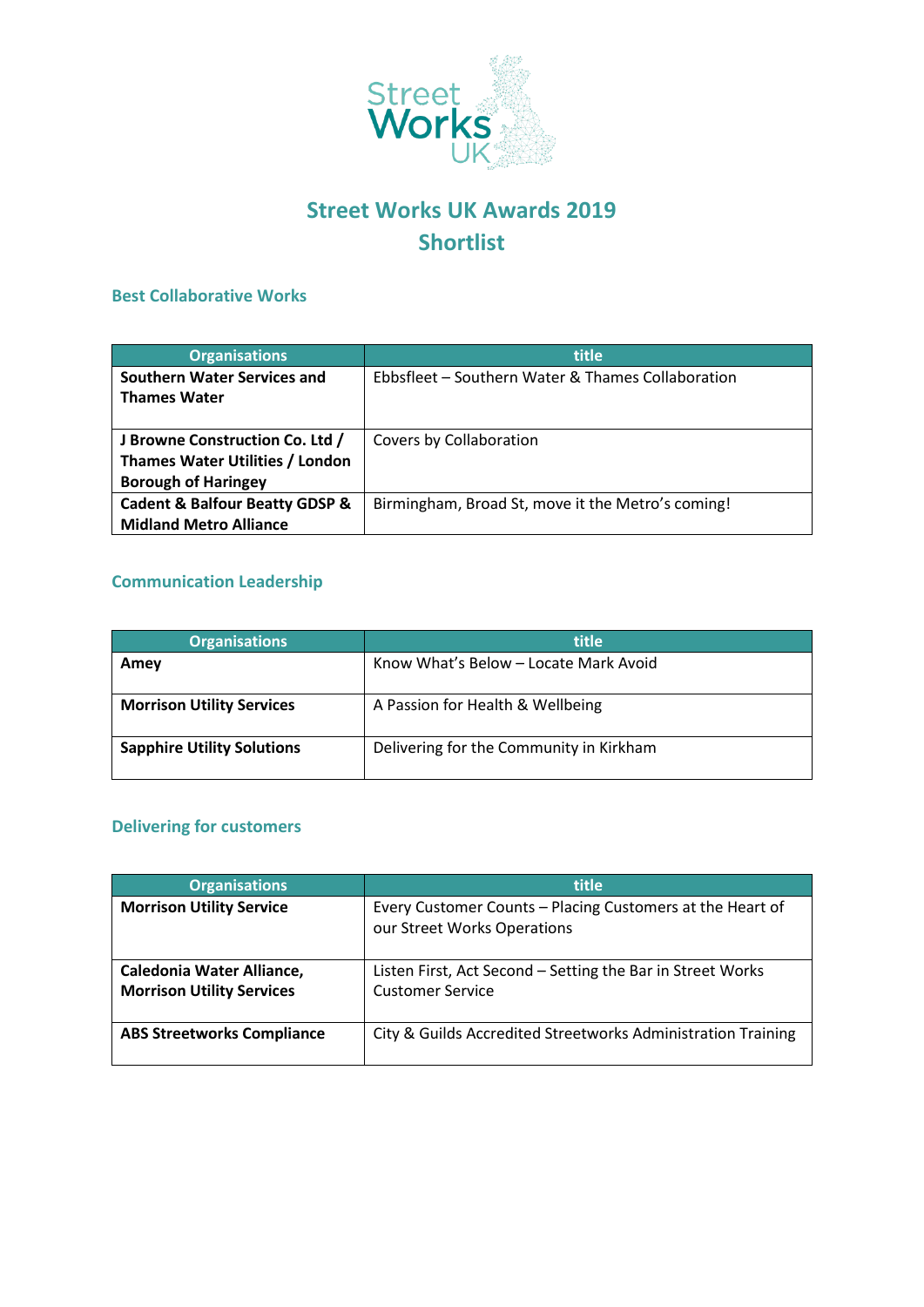

### **Innovation Excellence**

| <b>Organisations</b>                     | title                                               |
|------------------------------------------|-----------------------------------------------------|
| <b>Thames Water eight20</b>              | <b>NDL Stat System</b>                              |
|                                          |                                                     |
| <b>Morrison Utility Services Limited</b> | Innovative Street Works Planning                    |
| (MUS), Yorkshire Water and               |                                                     |
|                                          |                                                     |
| <b>Elgin</b>                             |                                                     |
|                                          |                                                     |
| <b>Anglian Water</b>                     | NRSWA Signing Lighting and Guarding Virtual Reality |
|                                          | <b>Modules</b>                                      |
|                                          |                                                     |
|                                          |                                                     |

# **Project of the Year**

| <b>Organisations</b>                                                                    | title                                                                                                   |
|-----------------------------------------------------------------------------------------|---------------------------------------------------------------------------------------------------------|
| <b>Wales &amp; West Utilities, Morrison</b><br><b>Utility Services &amp; Steve Vick</b> | 'Live' Live Mains Insertion – A Global First for the Gas Sector                                         |
| <b>UK Power Networks</b>                                                                | Making temporary traffic lights 'smart' – implementing the<br>latest technology into traffic management |
| <b>CityFibre</b>                                                                        | Stirling - CityFibre's first gigabit city                                                               |

#### **Rising Star**

| <b>Organisations</b>     | title                         |
|--------------------------|-------------------------------|
| Thames Water $-$ eight20 | Emma Sugg                     |
| <b>Clancy Docwra</b>     | James Thornton                |
| <b>Hyperoptic Ltd</b>    | <b>Hyperoptic Permit Team</b> |

### **Street Works Excellence**

| <b>Organisations</b>                                       | title                                                                          |
|------------------------------------------------------------|--------------------------------------------------------------------------------|
| <b>Anglian Water &amp; its Alliance</b><br><b>Partners</b> | Driving forward Streetworks Performance and Compliance<br>across Anglian Water |
| <b>Morrison Utility Services</b>                           | Driving Street Works Safety From the Top: The MUS Director<br>Site Visit App   |